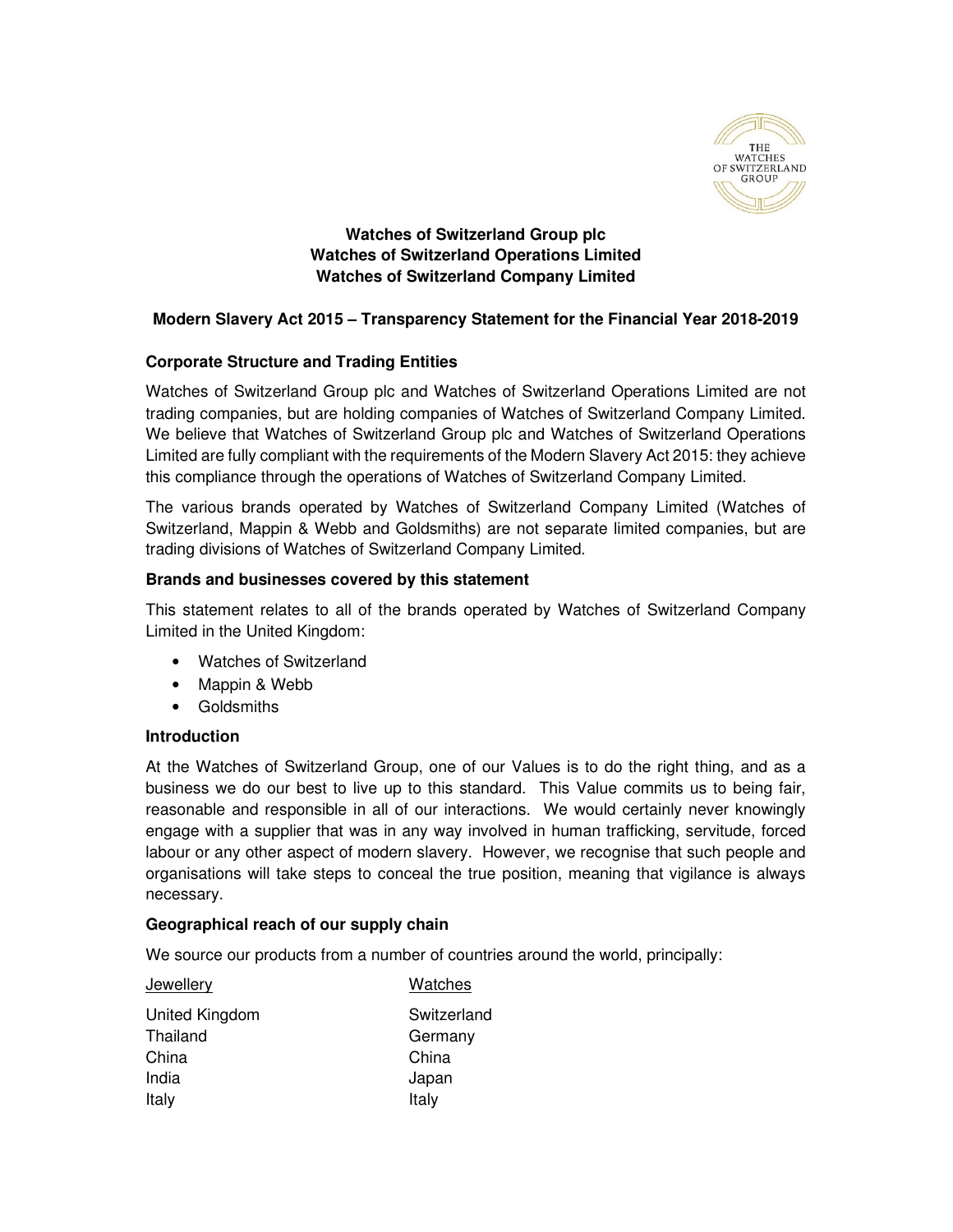## **Responsible Jewellery Council**

We are proud to be a member of the Responsible Jewellery Council (RJC). This is an independent body that carries out comprehensive audits of its members and aspiring members, to ensure that they met its exacting standards of business practice, not least in relation to the treatment of their employees.

We ask our suppliers to be members of the RJC, or working towards such membership. Indeed, in the Financial Year in question, we imposed a condition on two new vendors, who were required to commit to joining the RJC as a prerequisite of winning our business. We are pleased to report that both of these vendors were happy to agree to this stipulation.

Fifteen of our current suppliers of jewellery and precious metals are RJC members (and therefore accredited and audited by that body). Amongst our major suppliers the proportion is even greater: all of our top ten suppliers (when measured by value of spend) are RJC accredited. Many of the watch brands that we carry are also accredited by the RJC.

#### **Our Supplier Manual and Code of Conduct**

Our membership of the RJC is extremely important to us, and a supplier's membership will naturally give us a good deal of confidence that its products are not tainted by modern slavery or other unacceptable practices. However, not all of our suppliers have this membership, and we therefore need to take further steps to obtain the necessary assurances. To that end, we have produced our own Supplier Manual, which we provide to all of our suppliers of watches, jewellery and precious metals. We ask our suppliers to return a letter of acceptance to confirm that the supplier, and its staff, will comply with the specifications and requirements set out in the Manual.

Within our Supplier Manual is a Supplier Code of Conduct, which contains twelve principles:

- Employment is freely chosen
- Freedom of association and the right to collective bargaining are respected
- Working conditions are safe and hygienic
- Child labour shall not be used
- Living wages are paid
- Working hours are not excessive
- No discrimination is practised
- Regular employment is provided
- No harsh or inhumane treatment is allowed
- Responsible environmental practices
- Zero tolerance of conflict products
- Compliance with the Watches of Switzerland Group's Code of Conduct

Our Supplier Manual has been revised and updated, so as to require an even greater level of compliance and verifiability from our suppliers. We now pay particular attention to verifying the origin of raw materials, meaning that we are taking even further steps to ensure that human rights have been respected throughout our supply chain.

#### **Factory visits**

In order to test compliance with our Supplier Manual and Code of Conduct, we carry out factory visits. On these visits, senior members of our management make a personal check of the factory environment and working arrangements (including health and safety standards).